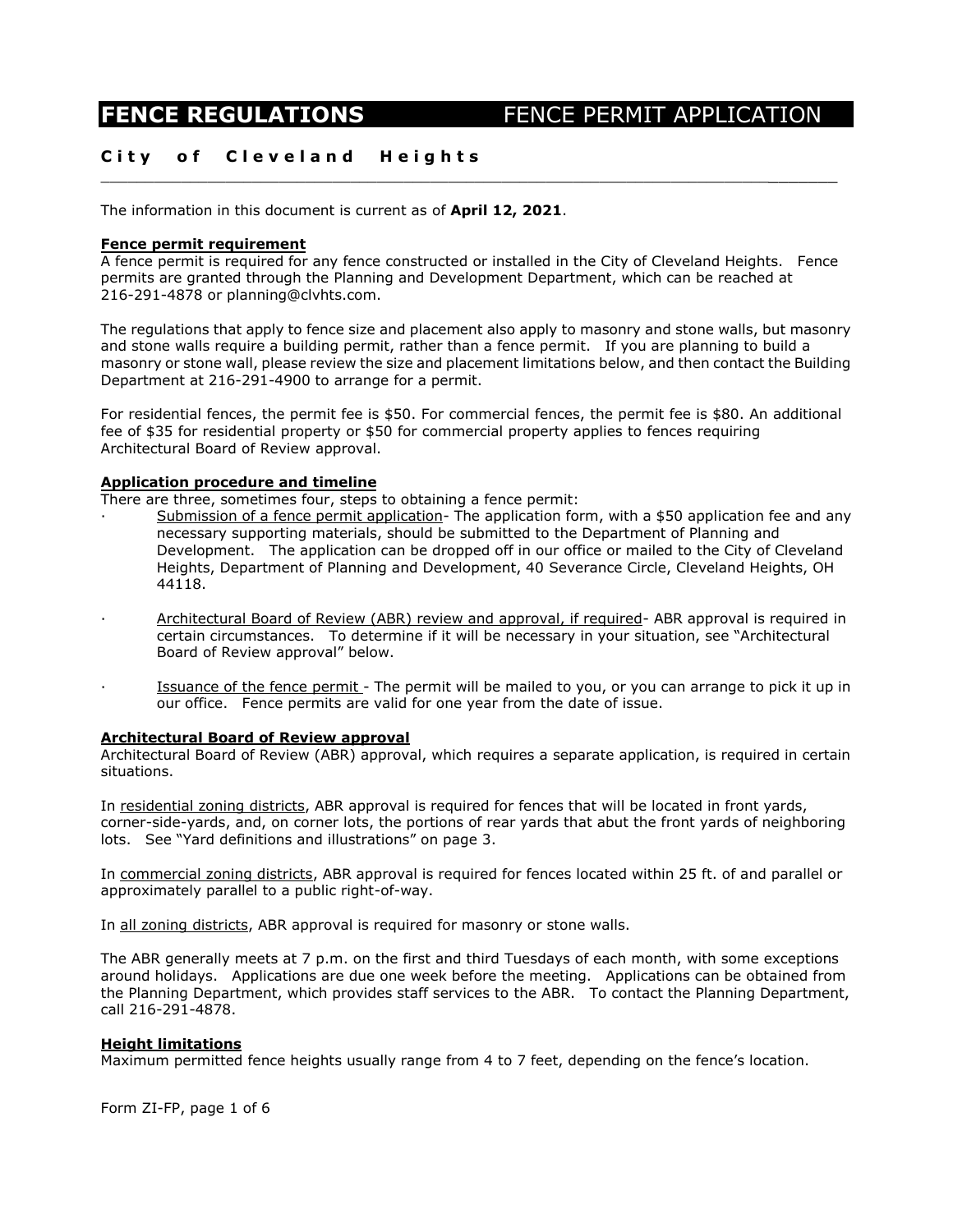#### In **residential zoning districts**, fence heights are limited as follows:

In front yards and corner side yards, fences may be up to 4 feet in height. Architectural Board of Review approval is required for all fences in front or corner side yards in residential districts.

In most rear yards and all interior side yards, fences are generally limited to 7 feet in height. However, when a fence will run parallel or approximately parallel to a house or other principal building on the property to be fenced or a neighboring property, the height of the fence is limited to a measure equal to the distance between the fence and the house, up to a maximum of 7 feet. For example, a fence running along the side of you or your neighbor's house and located 3 feet away from the house could be no more than 3 feet tall. Note that detached garages and storage sheds are accessory buildings, not principal buildings, and the distance-to-height limitation does not apply to fences running parallel to those kinds of structures.

∙ In the rear yards of corner lots, where the rear yard abuts the front yard of a neighboring lot, fences are generally limited to 4 feet in height. However, fences that are set back at least 5 feet from the property line and screened with an approved landscaping plan may be up to 5 feet tall. The taller fences– those above 4 feet in height– require ABR approval.

#### In **commercial zoning districts**, fence heights are limited as follows:

∙ In front yards, fences may be up to 42 inches tall and usually require ABR approval.

In corner side yards, fences are limited to 42 inches in height, except when they are set back 15 feet or more from the public right-of-way, in which case they may be up to 7 feet tall. Additionally, fences in corner side yards that abut residential properties may be required to be taller than 42 inches under the terms of Zoning Code Section 1165.05. ABR approval is usually required for fences in corner side yards.

In rear yards and interior side yards, fences are limited to 7 feet in height.

#### **Fence materials and landscaping requirements**

The materials from which fences may be constructed are limited in certain situations:

- ∙ Barbed-wire fencing is not permitted in Cleveland Heights.
- ∙ Chain-link or wire-mesh fencing is not permitted in front or corner side yards.
- ∙ When a fence runs along or near a property line, the smooth-finished side of the fence must face neighboring properties or public rights-of-way, rather than the fenced property. All structural members are to be on the interior side of the fence, facing the property of the fence owner.
- ∙ It is recommended that matching materials be used along the entire length of a run of fencing. Where ABR approval is required, the use of matching materials will usually be required.
- ∙ In residential zoning districts, interior-side-yard fences that are greater than 10 feet in length and parallel to a street are required to be screened with landscaping. The landscaping plan must be approved by the Zoning Administrator, who can be reached at 216-291-4855.

#### **Deer net fencing**:

- A. Deer net fencing around vegetable/edible and flower gardens is permitted in rear and interior side yards, and is limited to a maximum height of seven feet, including all posts.
- B. Proper installation is required, including six inches of the fence grid flared onto the ground to prevent deer from pushing underneath the fence.
- C. Deer net fencing is permitted in community gardens with no location limitations.

#### **Anchorage requirement**

Fence posts must be set in concrete and must extend at least 36 inches into the ground.

Form ZI-FP, page 2 of 6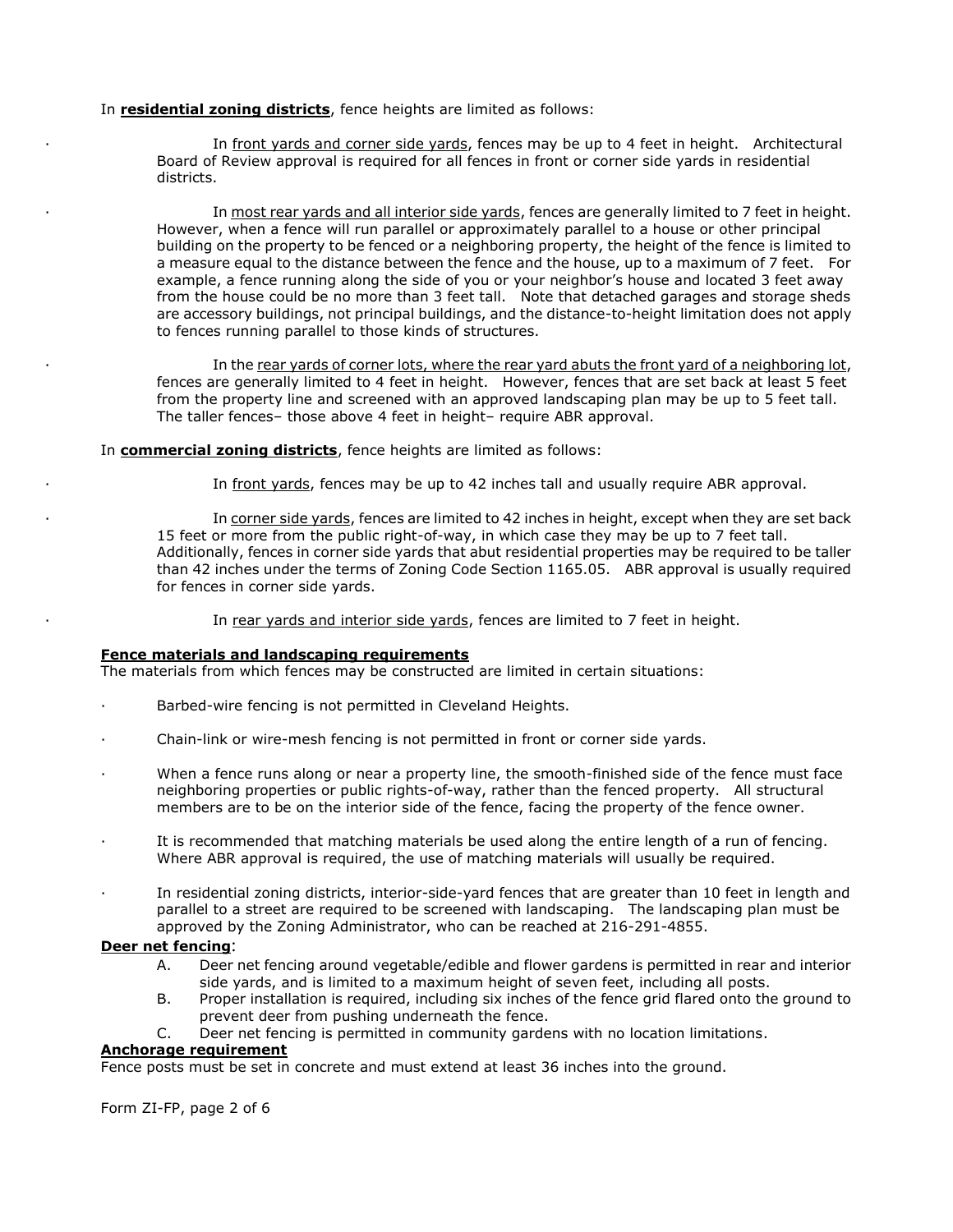# **Yard definitions and illustrations**

The Zoning Code defines four different kinds of yards: front, rear, interior side, and corner side. Fence regulations vary depending on the yard in which the fence will be located. The definitions and illustrations below are intended to help you determine which regulations are applicable to your situation. If you have questions, please contact the Zoning Administrative Assistant at 216-291-4863.

# **Front yard**

A front yard is defined as the area across the full width of a lot, extending from the front of the principal building to the front lot line. An open or screened porch is considered an accessory structure and therefore part of the front yard. An enclosed porch is considered part of the principal building and therefore not part of the front yard.

On a corner lot with a residential use in a residential zoning district, the front faces the narrow end of the lot, regardless of where the house's front entrance is, unless the lot is square or almost square (i.e., having a depth-to-width ratio ranging from 3:2 to 3:3), in which case the front yard may face either street.

On a corner lot with a nonresidential use or in a nonresidential zoning district, the front yard faces the major street.

# **Rear yard**

A rear yard is defined as the area across the full width of a lot, extending from the rear of the principal building to the rear lot line.

On a corner lot, the rear yard is the area between the principal building, the side or rear lot line of the neighboring lot, and the corner side yard.

Note that detached garages and storage sheds are accessory buildings, not principal buildings, and are often located within rear yards.

# **Interior side yard**

An interior side yard is defined as the area between the principal building and the side lot line, extending from the front yard to the rear yard. An interior lot has two interior side yards. A corner lot has one.

# **Corner side yard**

On a corner lot, the corner side yard is defined as the area between the principal building and the public right-of-way, extending from the front yard to the rear property line.

# **YARD ILLUSTRATIONS**

Illustrations of yard locations on an interior lot:



Form ZI-FP, page 3 of 6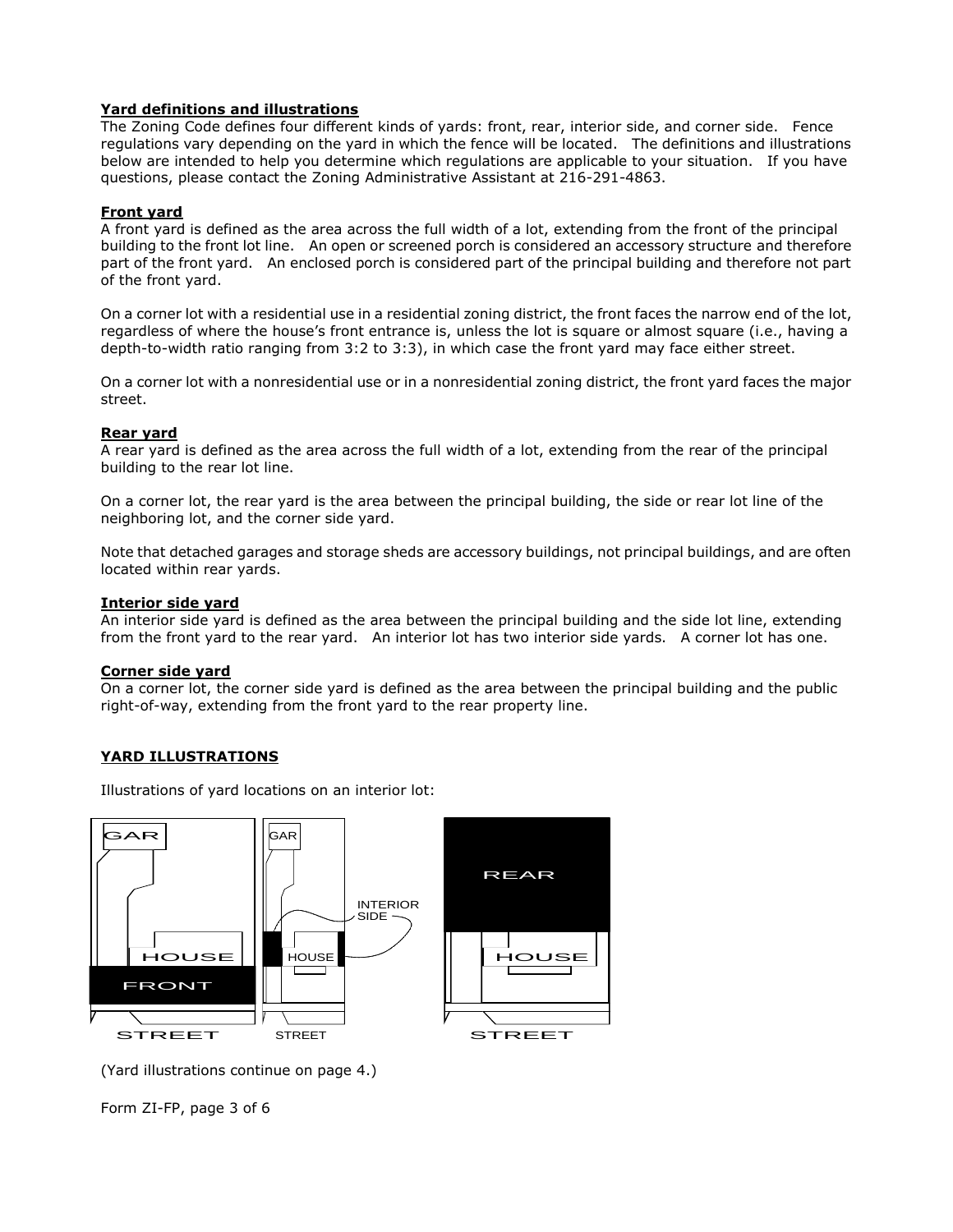# **YARD ILLUSTRATIONS (continued from page 3)**

Illustrations of yard locations on a corner lot with a residential use in a residential zoning district:



As noted on page 3, on a corner lot with a residential use in a residential zoning district, the front yard is along the narrower frontage, as shown above, unless the lot is "square or almost square," which the Zoning Code defines as having a depth-to-width ratio ranging from 3:2 to 3:3, in which case the front yard can be along either frontage. On residential properties, there would usually only be a slight difference between the two arrangements in regard to the applicable regulations, but there are some instances where the differences would be significant.

On a corner lot with a nonresidential use or in a nonresidential zoning district, the front yard is along the frontage of the major street.

The illustration below depicts, in gray, the parts of a rear yard that would be affected by the regulations



governing fences in the rear yards of corner lots that abut the front yards of interior lots.

# **Zoning Code and Building Code references**

The following chapters, sections, and subsections of the Codified Ordinances of the City of Cleveland Heights apply to the regulation of fences.

1103.03(b)(39) 1115.01 1121.12 1123.12 1131.08

Form ZI-FP, page 4 of 6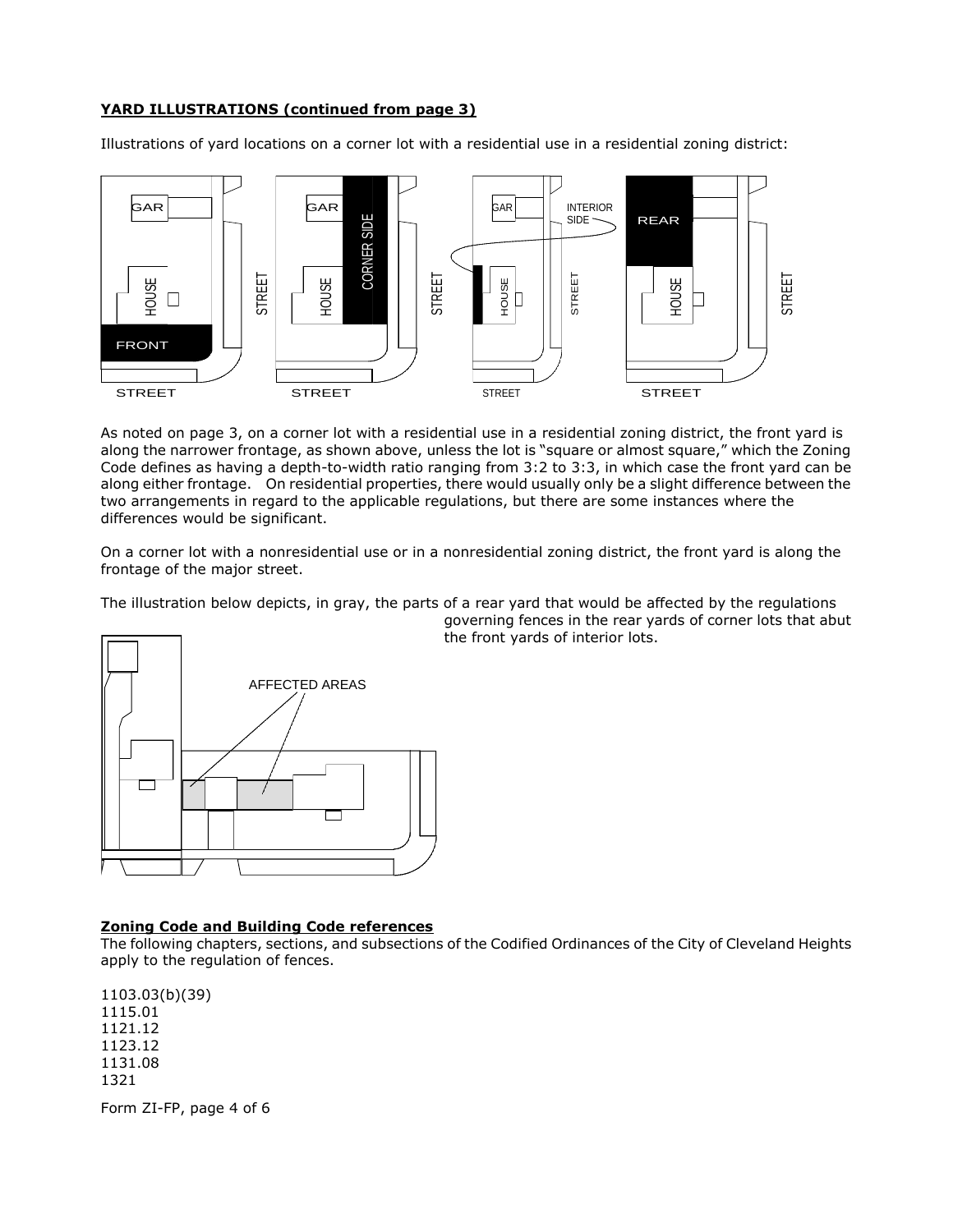# **FENCE PERMIT** APPLICATION FORM

# **City of Cleveland Heights** Permit

number:

| Address of property where fence will be installed: _____________________________      |  |  |
|---------------------------------------------------------------------------------------|--|--|
|                                                                                       |  |  |
|                                                                                       |  |  |
|                                                                                       |  |  |
|                                                                                       |  |  |
|                                                                                       |  |  |
| Contractor's registration number (required, contractor must be registered with City): |  |  |
| <b>Description of proposed fence</b>                                                  |  |  |

|                                                                                                                                              |            | (circle)  |  |
|----------------------------------------------------------------------------------------------------------------------------------------------|------------|-----------|--|
| Height of proposed fence: ______________<br>Will it be on a corner lot?                                                                      | <b>YES</b> | <b>NO</b> |  |
| Is the smooth-finished side of the fence facing your neighbors' properties & street?                                                         | <b>YES</b> | <b>NO</b> |  |
| Are all structural members on the interior side of the fence?                                                                                | <b>YES</b> | <b>NO</b> |  |
| Describe the construction of the fence: type of fencing, size and number of supports and braces and how the<br>fence posts will be anchored: |            |           |  |
|                                                                                                                                              |            |           |  |
|                                                                                                                                              |            |           |  |

Any permit granted as a result of the statements made on this application will become void if it is found that these statements are not true. In signing this application, the fence owner or the fence owner's representative certifies that all of the proposed fencing will be located within the owner's property lines, unless written authorization from a neighboring property owner accompanies the application.

| Signature of applicant: | Date: |
|-------------------------|-------|
| Print name here:        |       |

#### **On the next page, please draw a plot plan of the property showing the proposed fence.**  Include a self-addressed, stamped envelope if you would like the permit to be mailed to you.

Office use-Date application received: \_\_\_\_\_\_\_\_\_\_\_\_ Approved by: \_\_\_\_\_\_\_\_\_\_\_\_\_\_\_\_\_\_\_\_ Date of approval:

#### **Plot plan**

 $\Gamma$ 

In the space on the next page, draw a plot plan of the property on which the fence is proposed, showing where the fence will be located. The plan should indicate property lines, the height and length of the fence and the materials that will be used in each section or run of fencing. In cases of side yard fences, the distance to the neighboring principal building (house) must be shown. Remember that, if the fence will run on or near a property line, the smooth-finished side of the fence must face neighboring properties or the street. All structural members and bracing must face the fence owner's property. IN ALL CASES THE APPLICANT IS RESPONSIBLE FOR MAKING SURE THE FENCE IS ON THE APPLICANT'S PROPERTY.

Form ZI-FP, page 5 of 6